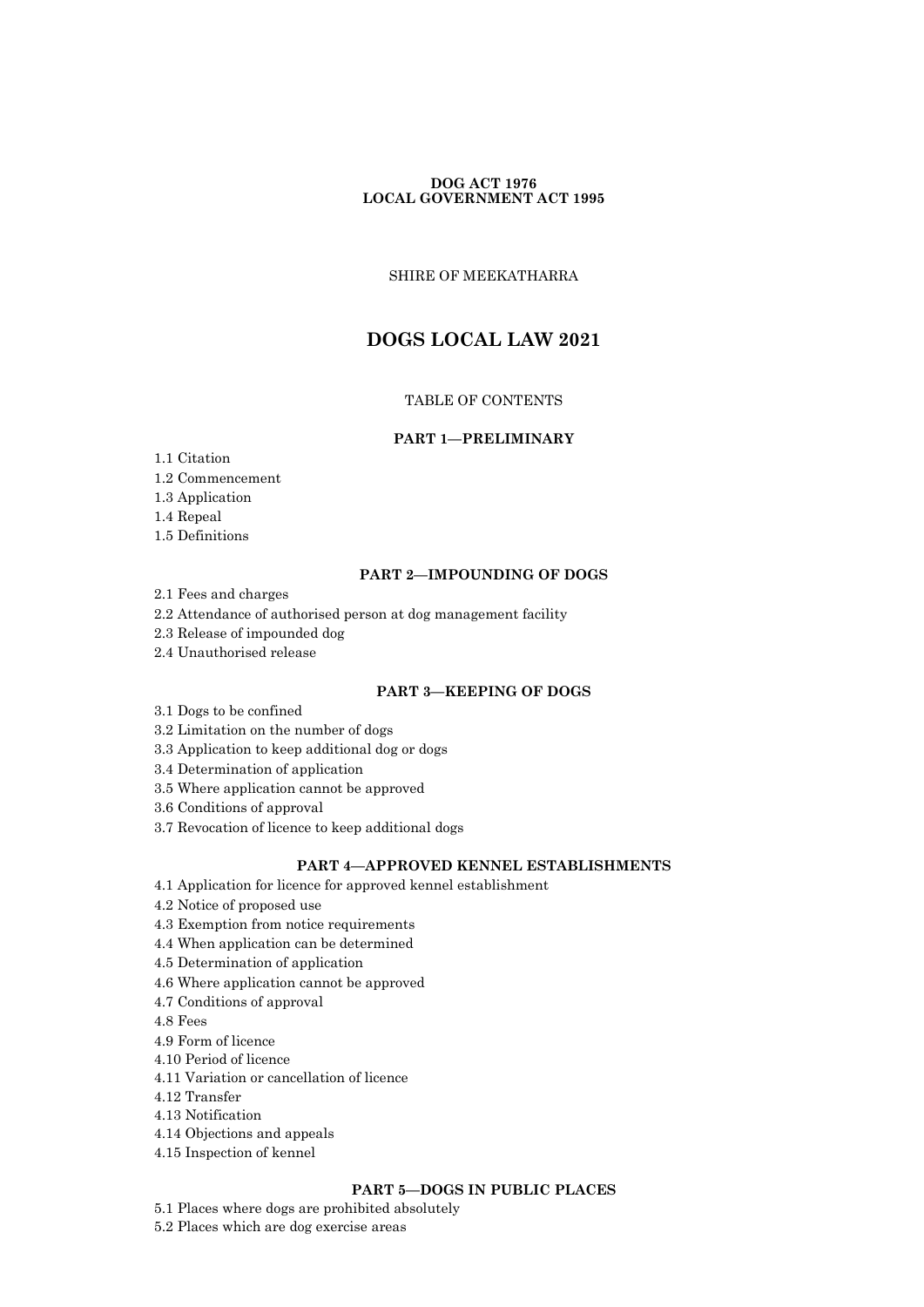# **PART 6— MISCELLANEOUS**

6.1 Fees and charges

6.2 Offence to excrete

# **PART 7— ENFORCEMENT**

7.1 Offences

7.2 General penalty

7.3 Modified penalties

7.4 Issue of infringement notice

7.5 Failure to pay modified penalty

7.6 Payment of modified penalty

7.7 Withdrawal of infringement notice

7.8 Service of notices

### **SCHEDULE 1—INFORMATION REQUIRED FOR APPLICATION FOR A LICENCE FOR AN APPROVED KENNEL ESTABLISHMENT SCHEDULE 2—CONDITIONS OF A LICENCE FOR AN APPROVED KENNEL ESTABLISHMENT SCHEDULE 3—PRESCRIBED OFFENCES**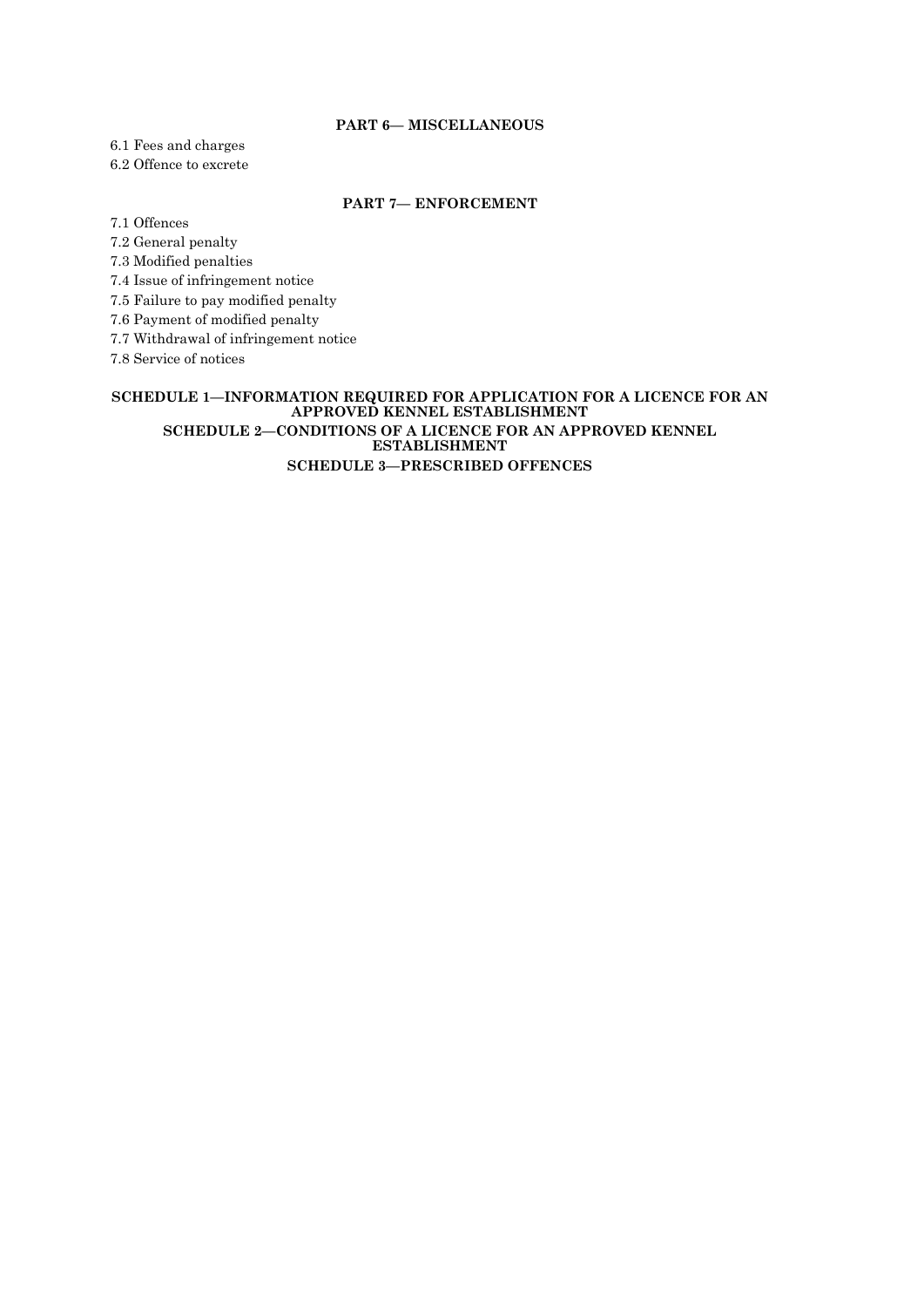# **DOG ACT 1976 LOCAL GOVERNMENT ACT 1995**

#### SHIRE OF MEEKATHARRA

# **DOGS LOCAL LAW 2021**

Under the powers conferred by the *Dog Act 1976,* the *Local Government Act 1995* and under all other powers enabling it, the Council of the Shire of Meekatharra resolved on 18 September 2021 to make the following local law.

# **PART 1—PRELIMINARY**

# **1.1 Citation**

This local law may be cited as the *Shire of Meekatharra Dogs Local Law 2021.*

# **1.2 Commencement**

This local law comes into operation 14 days after the date of its publication in the *Government Gazette.*

#### **1.3 Application**

This local law applies throughout the district.

#### **1.4 Repeal**

This local law repeals the *Shire of Meekatharra Dogs Local Law 2007* as published in the *Government Gazette* on 29 July 2008.

#### **1.5 Definitions**

In this local law unless the context otherwise requires—

*Act* means the *Dog Act 1976*;

- *adjoining* includes land or premises which have a portion of a common boundary with a lot or is separated from that lot by a public reserve, road, right-of-way, pedestrian access way, access leg of a battle-axe lot or the equivalent not more than 6 metres in width;
- *authorised person* means a person appointed by the local government to perform all or any of the functions conferred on an authorised person under this local law;
- *CEO* means the chief executive officer of the local government;
- *dangerous dog* has the meaning given to it by section 3(1) of the Act;

*district* means the district of the Shire of Meekatharra;

*dog management facility* has the meaning given to it in section 3(1) of the Act;

*infringement notice* means the notice referred to in clause 7.4;

- *kennel establishment* means any premises where more than the number of dogs under clause 3.2(2) over the age of three months are kept, boarded, trained or bred temporarily, usually for profit and where the occupier of the premises is not the ordinary keeper of the dogs;
- *licence* means a licence to keep an approved kennel establishment on premises granted under clause 4.7;
- *licensee* means the holder of a licence granted under clause 4.7;
- *local government* means the Shire of Meekatharra;
- *local planning scheme* means a planning scheme of the local government made under the *Planning and Development Act 2005;*
- *notice of withdrawal* means the notice referred to in clause 7.7(1);
- *owner*, in relation to a dog, has the same meaning as in section 3(1) and (2) of the Act;

*person liable for the control of the dog* has the same meaning as in section 3(1) of the Act;

*premises* in addition to the meaning given to it in section 3 of the Act, means the premises described in the application for a licence made under clause 4.1;

*public place* has the meaning given to it by section 3(1) of the Act;

*Regulations* means the *Dog Regulations 2013*;

*Schedule* means a schedule to this local law;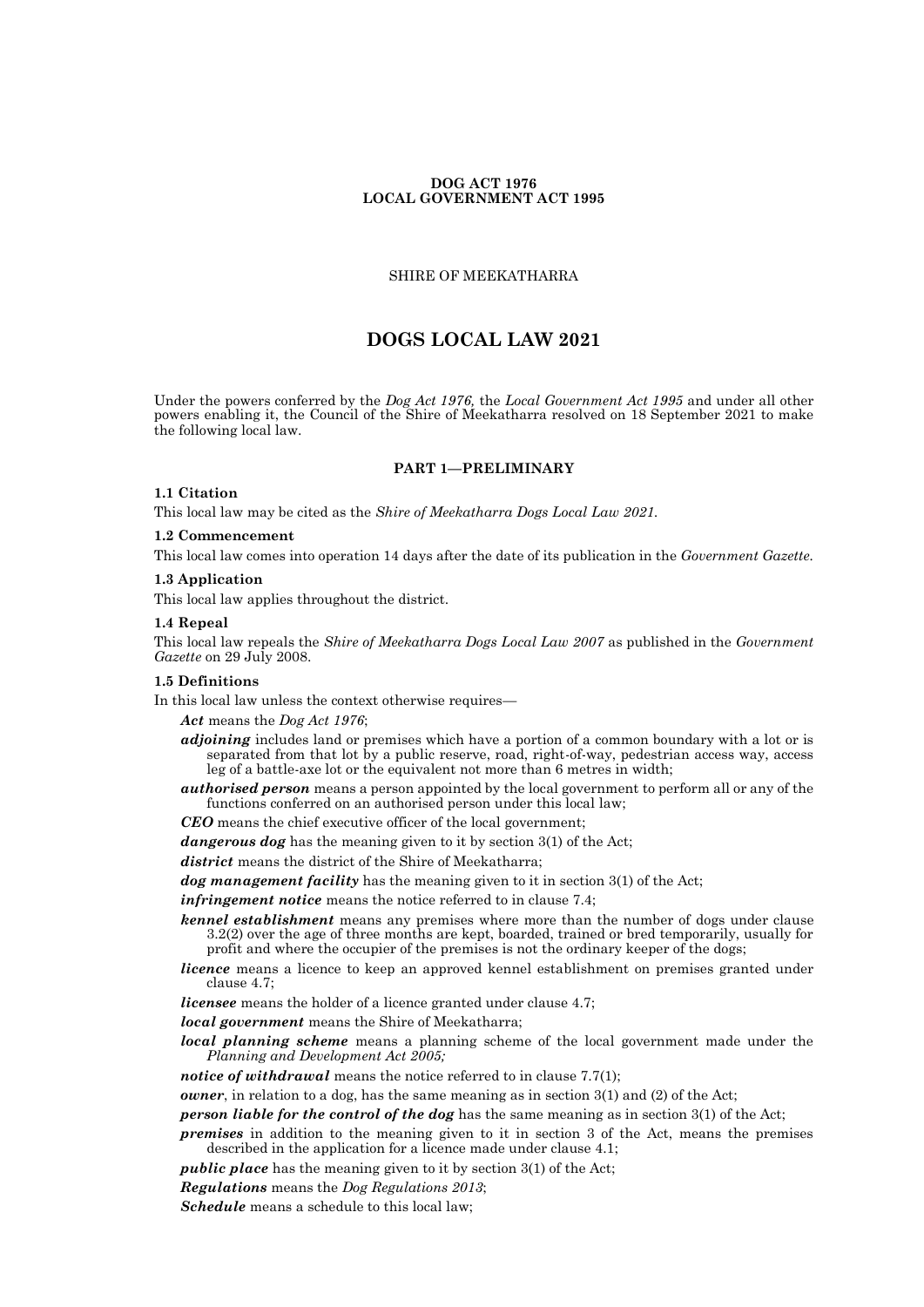*set fee* means a fee or charge made by the local government in accordance with clause 2.1 or clause 4.8;

*thoroughfare* has the meaning given to it in section 1.4 of the *Local Government Act 1995*; and *transferee* means a person who applies for the transfer of a licence to her or him under clause 4.12.

# **PART 2—IMPOUNDING OF DOGS**

### **2.1 Fees and charges**

The following are to be imposed and determined by the local government under sections 6.16 to 6.19 of the *Local Government Act 1995*—

- (a) the charges to be levied under section 29(4) of the Act relating to the seizure and impounding of a dog;
- (b) the additional set fee payable under section 29(4) of the Act where a dog is released at a time or on a day other than those determined under clause 2.2; and
- (c) application for additional costs of the destruction and the disposal of a dog referred to in section  $2\overline{9}$ (15) of the Act.

#### **2.2 Attendance of authorised person at dog management facility**

An authorised person is to be in attendance at the dog management facility for the release of dogs at the times and on the days of the week as determined by the CEO.

#### **2.3 Release of impounded dog**

(1) A claim for the release of a dog seized and impounded is to be made to an authorised person.

(2) An authorised person is not to release a dog seized and impounded to any person unless that person has produced, to the satisfaction of an authorised person, evidence-

- (a) of her or his ownership of the dog or of her or his authority to take delivery of it; or
- (b) that he or she is the person identified as the owner on a microchip implanted in the dog.

#### **2.4 Unauthorised release**

Unauthorised release of dogs is dealt with by section 43 of the Act.

### **PART 3—KEEPING OF DOGS**

### **3.1 Dogs to be confined**

(1) An occupier of premises on which a dog is kept must—

- (a) cause a portion of the premises on which the dog is kept to be fenced in a manner capable of confining the dog;
- (b) ensure the fence used to confine the dog and every gate or door in the fence is of a type, height and construction which having regard to the breed, age, size and physical condition of the dog is capable of preventing the dog at all times from passing over, under or through it;
- (c) ensure that every gate or door in the fence is kept closed at all times when the dog is on the premises (unless the gate is temporarily opened in a manner that ensures that the dog remains confined) and is fitted with a proper latch or other means of fastening it;
- (d) maintain the fence and all gates and doors in the fence in good order and condition; and
- (e) where no part of the premises consists of open space, yard or garden or there is no open space or garden or yard of which the occupier has exclusive use or occupation, ensure that other means exist on the premises (other than the tethering of the dog) for effectively confining the dog within the premises.

(2) Where an occupier fails to comply with subclause (1), he or she commits an offence.

(3) Notwithstanding subclause (1) and (2), the confinement of dangerous dogs is dealt with in the Act and the Regulations.

#### **3.2 Limitation on the number of dogs**

(1) This clause does not apply to premises which have been—

- (a) licensed under Part 4 of this local law as an approved kennel establishment; or
- (b) granted an exemption under section 26(3) of the Act.

(2) The limit on the number of dogs which may be kept on any premises is, for the purpose of section  $26(4)$  of the Act-

- (a) two dogs over the age of three months and the young of those dogs under that age if the premises are zoned other than as rural under a local planning scheme; or
- (b) four dogs over the age of three months and the young of those dogs under that age if the premises are zoned as rural, under a local planning scheme.

# **3.3 Application to keep additional dog or dogs**

(1) Subject to clause 3.5, the local government may consider an application to keep an additional dog or dogs where—

- (a) the property is deemed suitable by an authorised person—
	- (i) having sufficient space capable of confining all dogs;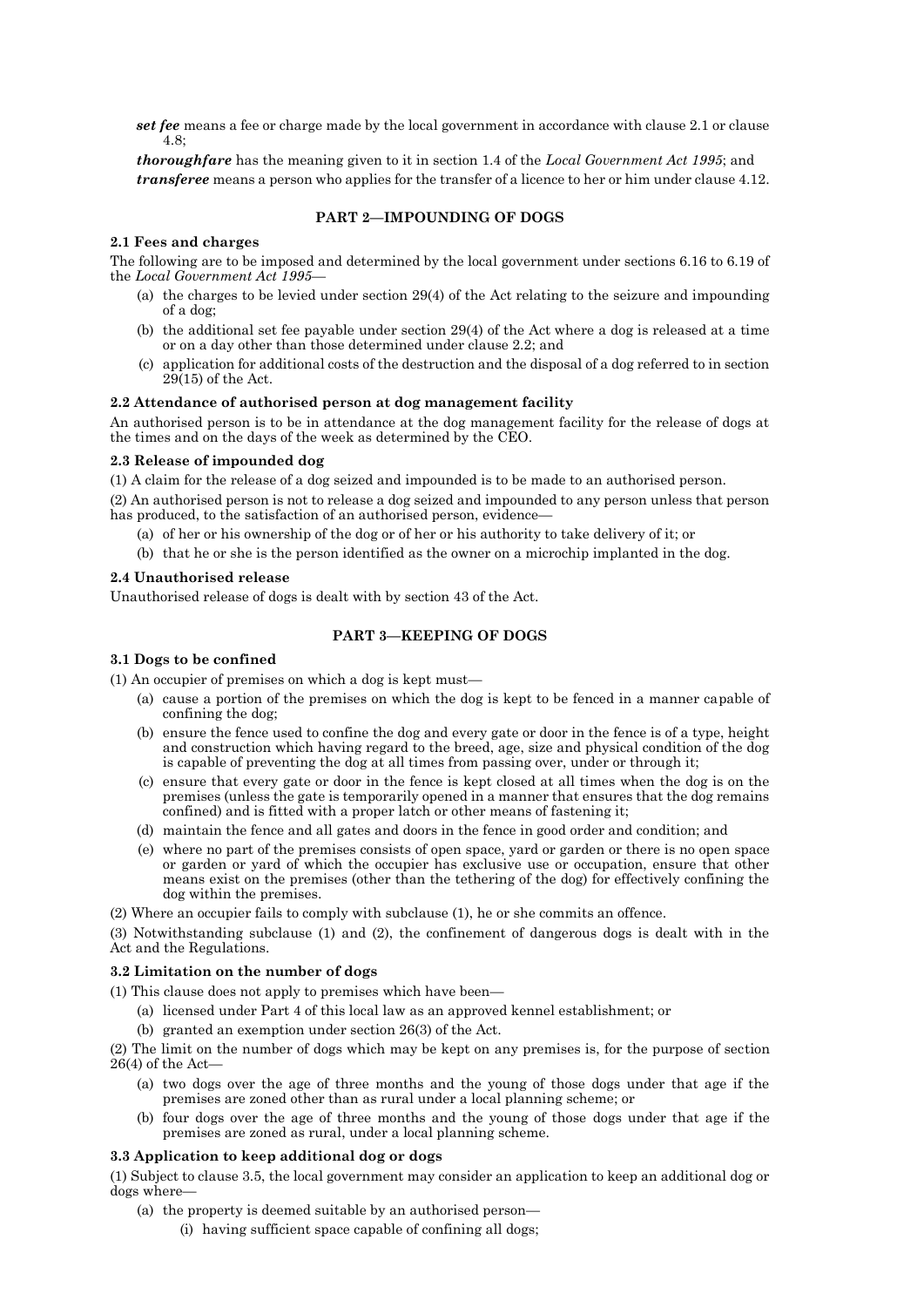- (ii) noise, odours, fleas, flies and other vectors of disease will be effectively controlled; and
- (iii) the care and welfare of the dogs is considered adequate.
- (b) the details of every dog proposed to be kept on the premises are provided including name, age, colour/description, breed, registration number and microchip details; and
- (c) sufficient reason has been provided, including—
	- (i) to replace an elderly or sick dog not expected to live;
	- (ii) a family emergency resulting in the dog being inherited;
	- (iii) merging of two households;
	- (iv) where the applicants have had approval to keep an additional dog or dogs in another local authority; or
	- (v) on premises zoned as rural or rural residential under a local planning scheme, the dog or dogs are required for stock management or to be on the premises temporarily for the purposes of training for stock management.

(2) An application to keep two additional dogs on premises that are zoned other than as rural under a local planning scheme shall—

- (a) provide sufficient detail regarding the reason for keeping more than two dogs;
- (b) provide written consent from owners and occupiers of any premises adjoining the premises; and
- (c) in the case of a tenanted property, provide written consent from either the landowner or their appointed property manager.

(3) An application to keep more than four dogs on premises zoned as rural under a local planning scheme shall—

- (a) provide sufficient detail regarding the reason for keeping more than four dogs; and
- (b) in the case of a tenanted property, provide written consent from either the landowner or their appointed property manager.

# **3.4 Determination of application**

In determining an application for a licence, the local government is to have regard to—

- (a) the matters referred to in clause 3.5;
- (b) the effect which approval of the proposed may have on the environment or amenity of the neighbourhood; and
- (c) whether approval of the application will create a nuisance for the owners and occupiers of adjoining premises.

#### **3.5 Where application cannot be approved**

The local government will not approve an application to keep an additional dog or dogs where—

- (a) more than four dogs are proposed to be kept on premises zoned other than as rural or rural residential under a local planning scheme;
- (b) more than six dogs are proposed to be kept on premises zoned as rural or rural residential under a local planning scheme; or
- (c) where any dog already kept on the premises is a dangerous dog.

#### **3.6 Conditions of approval**

(1) The local government may approve an application to keep an additional dog or dogs subject to any conditions as considered appropriate.

(2) Approval of an application is not transferable to successive owners or occupiers of the premises.

(3) A person who receives an approval under this clause must comply with any conditions imposed by the local government under subclause (1).

# **3.7 Revocation of licence to keep additional dogs**

Where a person does not comply with the conditions of approval to keep an additional dog or dogs under clause 3.6 the local government may revoke the approval to keep an additional dog or dogs.

# **PART 4—APPROVED KENNEL ESTABLISHMENTS**

# **4.1 Application for licence for approved kennel establishment**

An application for a licence must contain the information listed in Schedule 1, and must be lodged with the local government together with-

- (a) a written acknowledgement that the applicant has read and agrees to comply with any code of practice relating to the keeping of dogs nominated by the local government;
- (b) any other information reasonably required by the local government; and
- (c) the set fee for the application for a licence referred to in clause 4.8(1).

#### **4.2 Notice of proposed use**

(1) An applicant for a licence must give notice of the proposed use of the premises as an approved kennel establishment after the application for a licence has been lodged—

- (a) once in a newspaper circulating in the district; and
- (b) to the owners and occupiers of any premises adjoining the premises.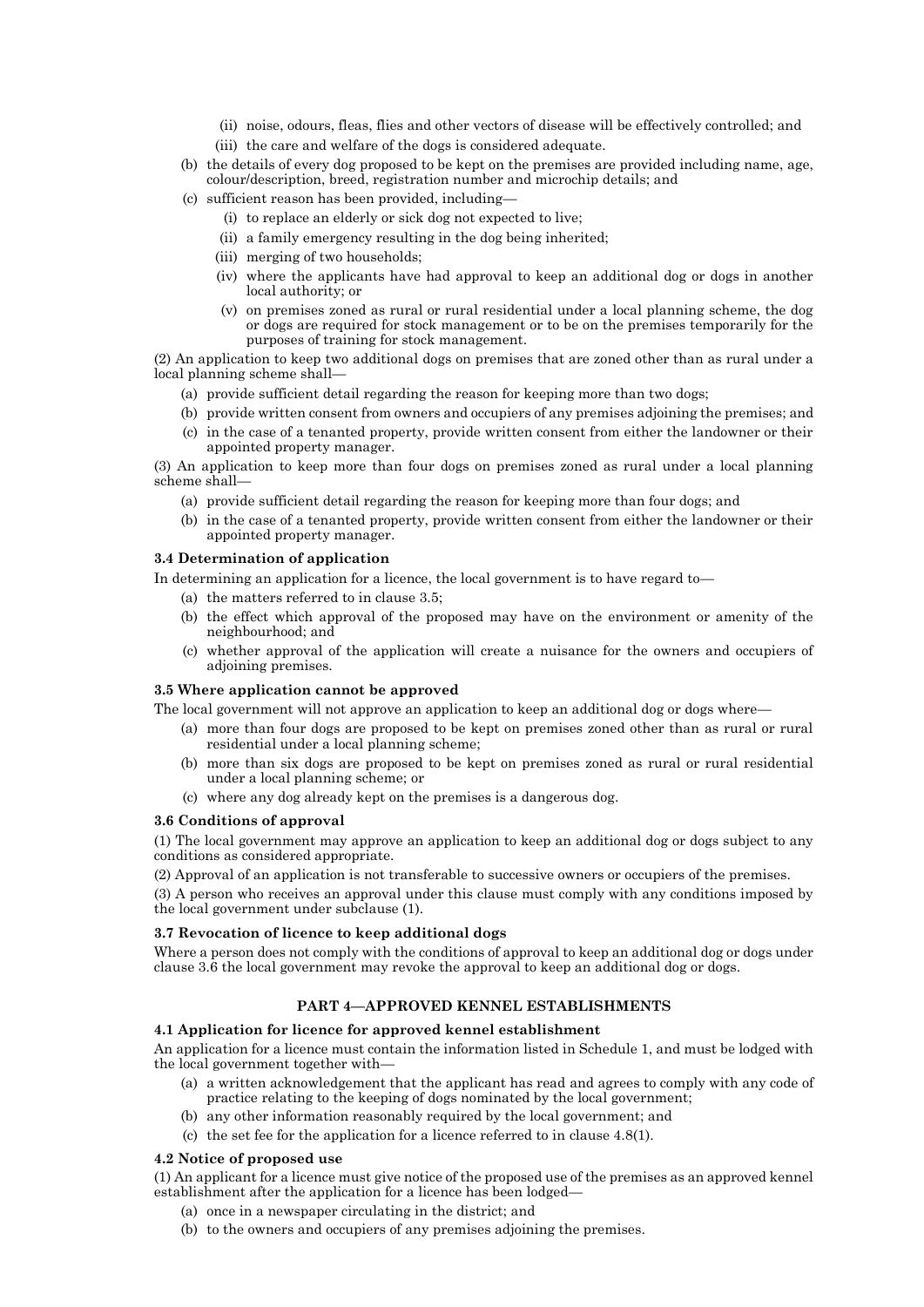(2) The notices in subclause (1) must specify that—

- (a) any written submissions as to the proposed use are to be lodged with the local government within 14 days of the date the notice is given; and
- (b) the application, plans and specifications may be inspected at the offices of the local government.

(3) The local government may refuse to determine the application for a licence until the notice or notices, as the case may be, is given in accordance with its directions where—

- (a) a notice given under subclause (1) does not clearly identify the premises; or
- (b) a notice given under subclause  $(1)(a)$  is of a size or in a location in the newspaper which, in the opinion of the local government, would fail to serve the purpose of notifying persons of the proposed use of the premises.

# **4.3 Exemption from notice requirements**

The requirements of clauses 4.2 and 4.4(a) and Schedule 1 clause 5(c) do not apply in respect of the application for a licence where under a local planning scheme an application for a licence is made in respect of premises on which an approved kennel establishment is either a—

- (a) permitted use; or
- (b) use which the local government may approve subject to compliance with specified notice requirements.

### **4.4 When application can be determined**

An application for a licence is not to be determined by the local government until—

- (a) the applicant has complied with clause 4.2;
- (b) the applicant submits proof that the notices referred to in clause 4.2(1) have been given in accordance with that clause; and
- (c) the local government has considered any written submissions received within the time specified in clause 4.2(2)(a) on the proposed use of the premises.

#### **4.5 Determination of application**

In determining an application for a licence, the local government is to have regard to—

- (a) the matters referred to in clause 4.6;
- (b) any written submissions received within the time specified in clause  $4.2(2)(a)$  on the proposed use of the premises;
- (c) any economic or social benefits which may be derived by any person in the district if the application for a licence is approved;
- (d) the effect which the kennel establishment may have on the environment or amenity of the neighbourhood;
- (e) whether the approved kennel establishment will create a nuisance for the owners and occupiers of adjoining premises; and
- (f) whether or not the imposition of and compliance with appropriate conditions of a licence will mitigate any adverse effects of the approved kennel establishment identified in the preceding paragraphs.

#### **4.6 Where application cannot be approved**

The local government cannot approve an application for a licence where—

- (a) an approved kennel establishment cannot be permitted by the local government on the premises under a local planning scheme; or
- (b) an applicant for a licence or another person who will have the charge of the dogs will not reside on the premises, or, in the opinion of the local government, sufficiently close to the premises so as to control the dogs and so as to ensure their health and welfare.

# **4.7 Conditions of approval**

(1) The local government may approve an application for a licence subject to the conditions contained in Schedule 2 and to such other conditions as the local government considers appropriate.

(2) In respect of a particular application for a licence, the local government may vary any of the conditions contained in Schedule 2.

# **4.8 Fees**

(1) On lodging an application for a licence, the applicant is to pay a set fee to the local government.

(2) On the issue or renewal of a licence, the licensee is to pay a set fee to the local government.

(3) On lodging an application for the transfer of a valid licence, the transferee is to pay a set fee to the local government.

(4) The set fees referred to in subclauses (1) to (3) are to be imposed and determined by the local government under sections 6.16 to 6.19 of the *Local Government Act 1995*.

# **4.9 Form of licence**

The licence is to be in the form determined by the local government from time to time and is to be issued to the licensee.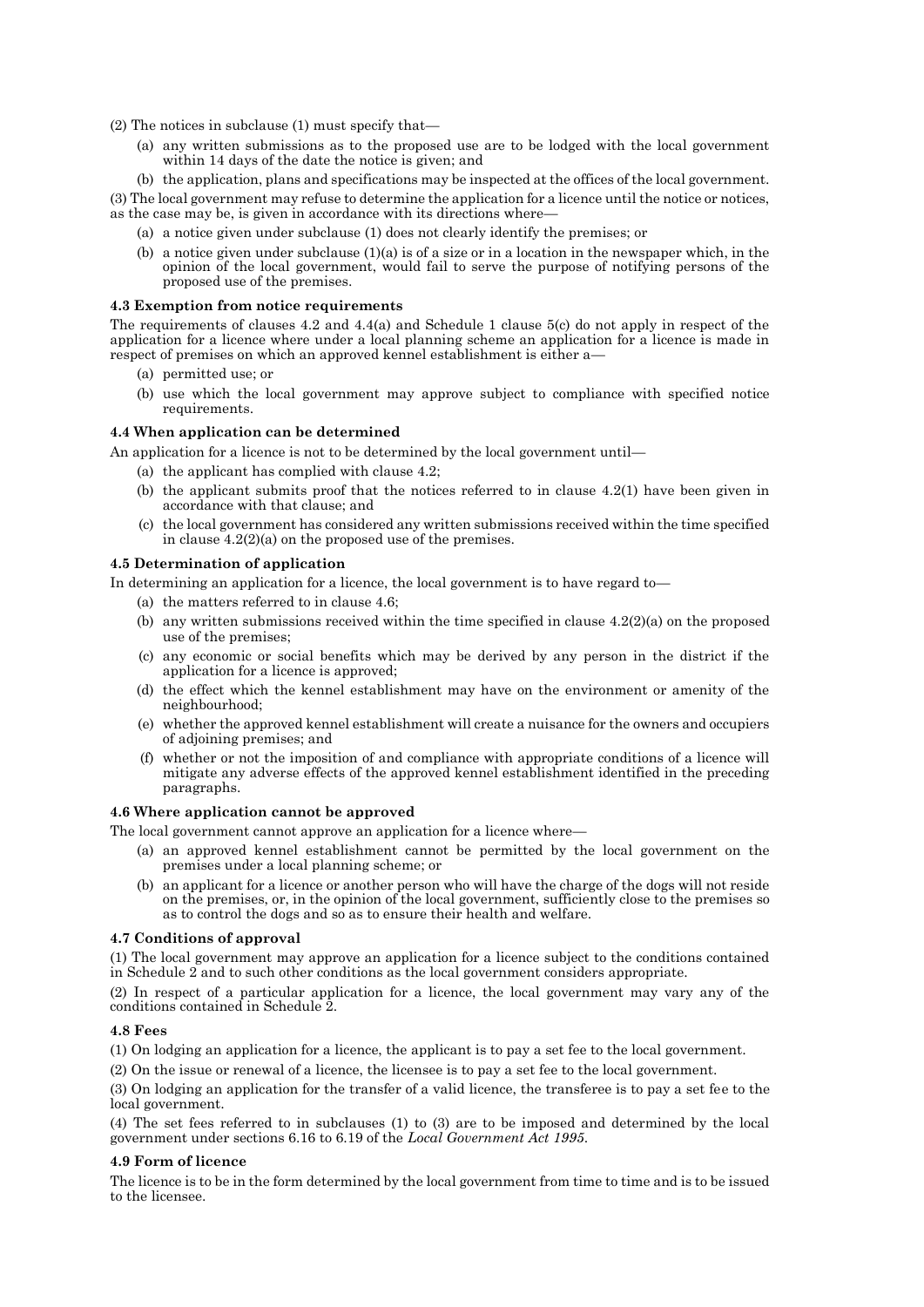## **4.10 Period of licence**

(1) The period of effect of a licence is set out in section 27(5) of the Act.

(2) A licence is to be renewed if the set fee referred to in clause 4.8(2) is paid to the local government prior to the expiry of the licence.

(3) On the renewal of a licence the conditions of the licence at the time of its renewal continue to have effect.

#### **4.11 Variation or cancellation of licence**

(1) The local government may vary the conditions of a licence.

(2) The local government may cancel a licence—

- (a) on the request of the licensee;
- (b) following a breach of the Act, the Regulations or this local law; or
- (c) if the licensee is not a fit and proper person.

(3) The date a licence is cancelled is to be, in the case of—

(a) subclause (2)(a), the date requested by the licensee; or

(b) subclause (2)(b) or (c), the date determined under section 27(6) of the Act.

(4) If a licence is cancelled the set fee paid for that licence is not refundable for the term of the licence that has not yet expired.

#### **4.12 Transfer**

(1) A written application for the transfer of a valid licence from the licensee to another person must be—

- (a) made by the transferee;
- (b) made with the written consent of the licensee; and
- (c) lodged with the local government together with—
	- (i) written evidence that a person will reside at or within reasonably close proximity to the premises the subject of the licence;
	- (ii) the set fee for the application for the transfer of a licence referred to in clause 4.8(3); and
	- (iii) any other relevant information required. any other relevant information required.

(2) The local government is not to determine an application for the transfer of a valid licence until the transferee has complied with subclause (1).

(3) The local government may approve, whether or not subject to such conditions as it considers appropriate, or refuse to approve an application for the transfer of a valid licence.

(4) Where the local government approves an application for the transfer of a valid licence, then on the date of approval, unless otherwise specified in the notice issued under clause 4.13(b), the transferee becomes the licensee of the licence for the purposes of this local law.

#### **4.13 Notification**

The local government is to give written notice to—

- (a) an applicant for a licence of the local government's decision on her or his application;
- (b) a transferee of the local government's decision on her or his application for the transfer of a valid licence;
- (c) a licensee of any variation made under clause 4.11(1);
- (d) a licensee when her or his licence is due for renewal and the manner in which it may be renewed;
- (e) a licensee when her or his licence is renewed;
- (f) a licensee of the cancellation of a licence under clause  $4.11(2)(a)$ ; and
- (g) a licensee of the cancellation of a licence under clause  $4.11(2)(b)$  or (c), which notice is to be given in accordance with section 27(6) of the Act.

#### **4.14 Objections and appeals**

(1) The provisions of Division 1 of Part 9 of the *Local Government Act 1995* and regulation 33 of the *Local Government (Functions and General) Regulations 1996* apply to a decision where the local government makes a decision as to whether it will—

- (a) grant an application for a licence;
- (b) vary or cancel a licence;
- (c) impose or amend a condition to which a licence is subject; or
- (d) transfer of a licence.

(2) Under these provisions, an affected person may have the right to object to, or to appeal against, a decision of the local government.

#### **4.15 Inspection of kennel**

With the consent of the occupier, an authorised person may inspect an approved kennel establishment at any time.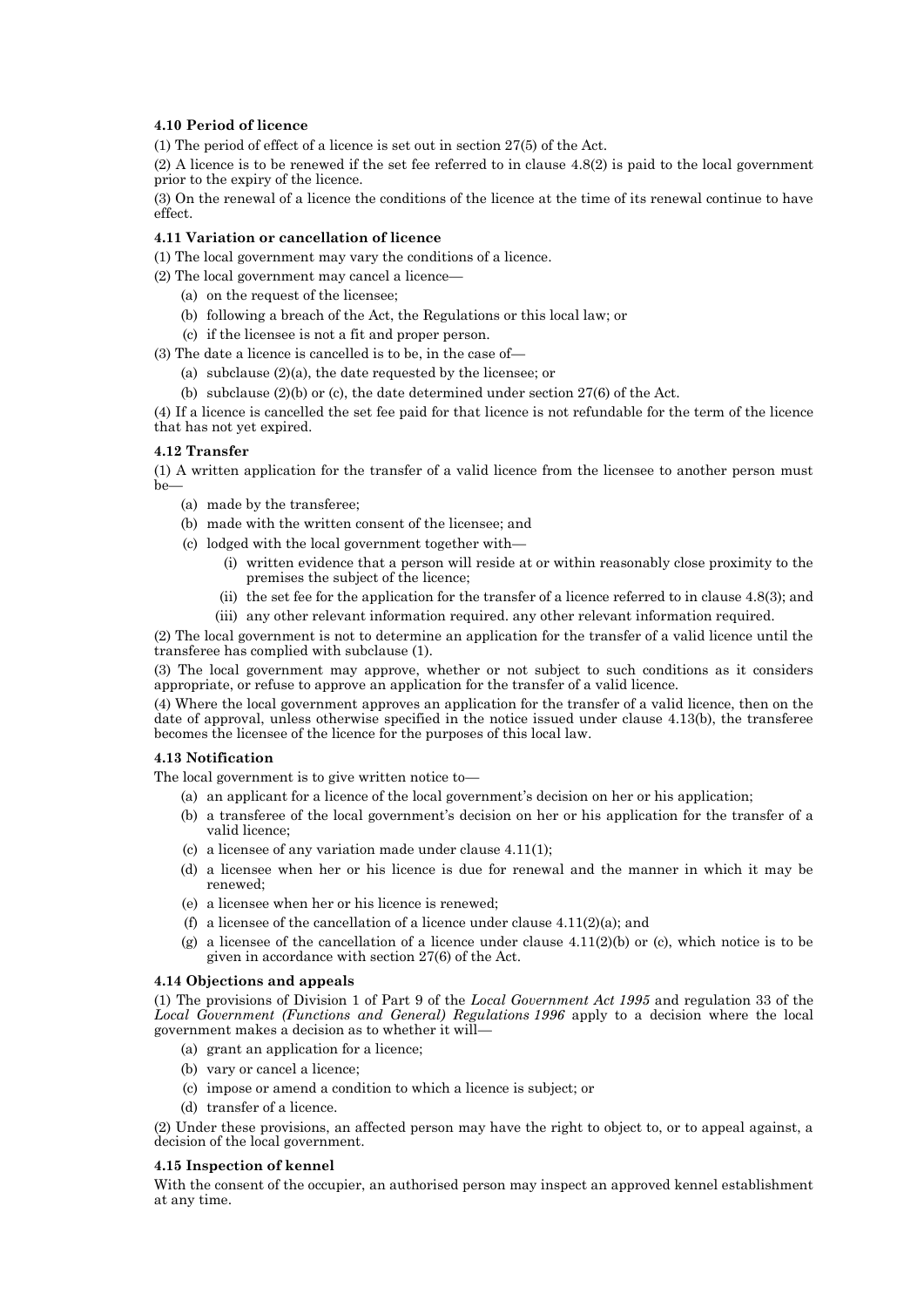# **PART 5—DOGS IN PUBLIC PLACES**

# **5.1 Places where dogs are prohibited absolutely**

Designation of places where dogs are prohibited absolutely is dealt with in the Act.

# **5.2 Places which are dog exercise areas**

Designation of places which are dog exercise areas is dealt with in the Act.

# **PART 6— MISCELLANEOUS**

#### **6.1 Fees and charges**

Set fees and charges are to be imposed and determined by the local government under sections 6.16 to 6.19 of the *Local Government Act 1995*.

#### **6.2 Offence to excrete**

(1) A dog must not excrete on—

- (a) any thoroughfare or other public place; or
- (b) any land which is not a public place without the consent of the occupier.

(2) Subject to subclause (3), if a dog excretes contrary to subclause (1), every person liable for the control of the dog at that time commits an offence.

(3) The person liable for the control of the dog does not commit an offence against subclause (2) if any excreta is removed immediately by that person.

(4) Notwithstanding clause 7.2, the maximum penalty for an offence under subclause (1) is \$1000.

# **PART 7— ENFORCEMENT**

# **7.1 Offences**

A person who fails to do anything required or directed to be done under this local law, or who does anything which under this local law that person is prohibited from doing, commits an offence.

## **7.2 General penalty**

A person who commits an offence under this local law is liable, on conviction, to a penalty not exceeding \$5,000 and if the offence is of a continuing nature, to an additional penalty not exceeding \$100 for each day or part of the day during which the offence has continued.

# **7.3 Modified penalties**

(1) The offences contained in Schedule 3 are offences in relation to which a modified penalty may be imposed.

(2) The amount appearing in the fourth column of Schedule 3 directly opposite an offence is the modified penalty payable in respect of that offence if the dog is not a dangerous dog.

(3) The amount appearing in the fifth column of Schedule 3 directly opposite an offence is the modified penalty payable in respect of that offence if the dog is a dangerous dog.

#### **7.4 Issue of infringement notice**

Where an authorised person has reason to believe that a person has committed an offence in respect of which a modified penalty may be imposed, he or she may issue to that person a notice in the form of Form 2 of Schedule 1 of the *Local Government (Functions and General) Regulations 1996*.

#### **7.5 Failure to pay modified penalty**

Where a person who has received an infringement notice fails to pay the modified penalty within the time specified in the notice, or within such further time as may in any particular case be allowed by an authorised person, he or she is deemed to have declined to have the offence dealt with by way of a modified penalty.

# **7.6 Payment of modified penalty**

A person who has received an infringement notice may, within the time specified in that notice or within such further time as may in any particular case be allowed by an authorised person, send or deliver to the local government the amount of the penalty, with or without a reply as to the circumstances giving rise to the offence, and the local government may appropriate that amount in satisfaction of the penalty and issue an acknowledgment.

# **7.7 Withdrawal of infringement notice**

(1) Whether or not the modified penalty has been paid, an authorised person may withdraw an infringement notice by sending a notice in the form of Form 3 of Schedule 1 of the *Local Government (Functions and General) Regulations 1996*.

(2) A person authorised to issue an infringement notice under clause 7.4 cannot sign or send a notice of withdrawal.

#### **7.8 Service of notices**

An infringement notice or a notice of withdrawal may be served on a person personally, or by leaving it at or posting it to her or his address as ascertained from her or him, or as recorded by the local government under the Act, or as ascertained from inquiries made by the local government.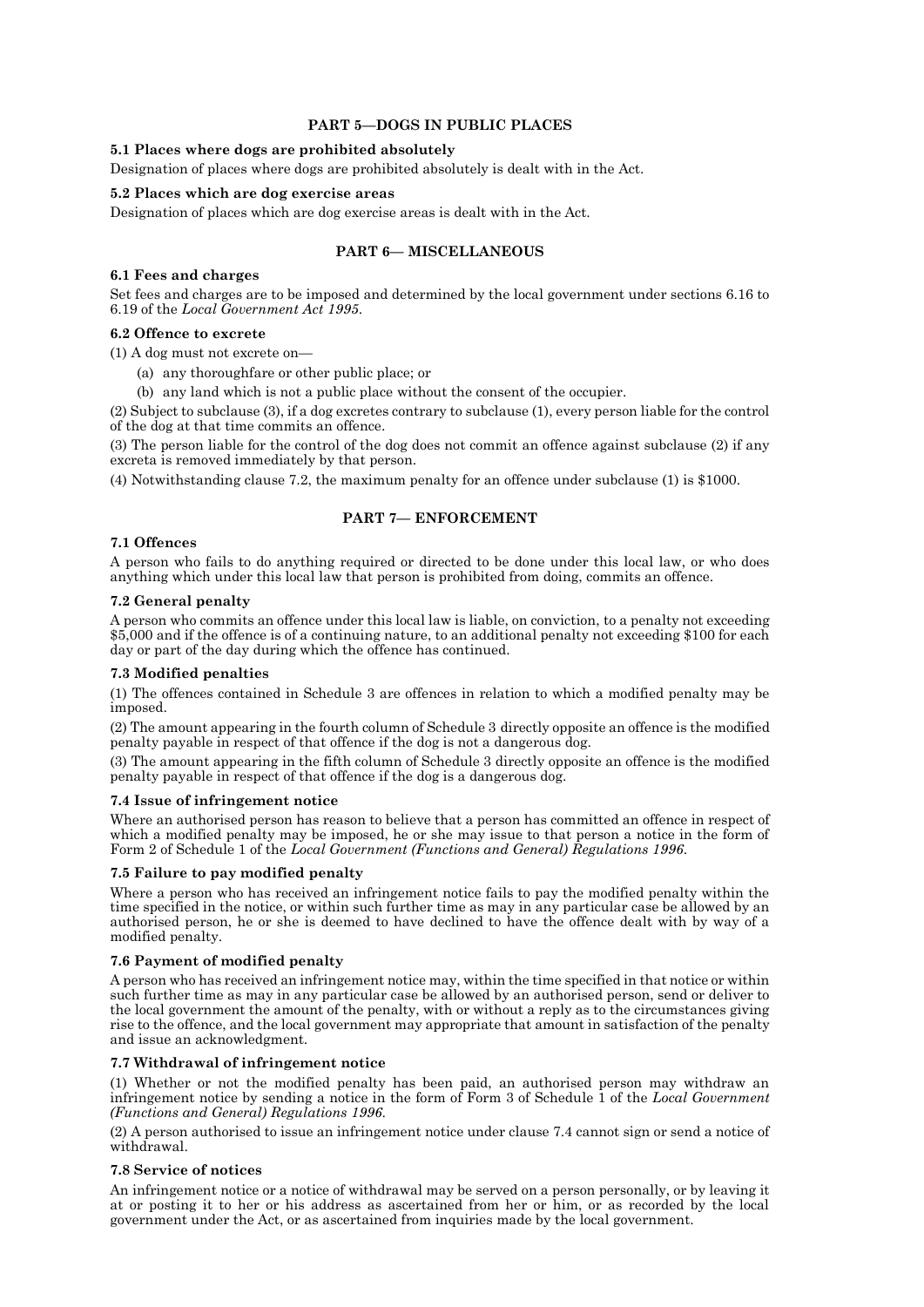#### **SCHEDULE 1—INFORMATION REQUIRED FOR APPLICATION FOR A LICENCE FOR AN APPROVED KENNEL ESTABLISHMENT**

[cl. 4.1]

- 1. Details of applicants—
	- (a) Full name/s of applicant/s;
	- (b) Postal address;
	- (c) Telephone number;
	- (d) Mobile number;
	- (e) Fax number; and
	- (f) E-mail address.
- 2. Address of proposed premises.
- 3. Dogs to be kept—
	- (a) Number; and
	- (b) Breed.
- 4. Either—
	- (a) Person residing on the premises—
		- (i) Name;
		- (ii) As from; and
		- (iii) Mobile phone number, or
	- (b) Person sufficiently close to the premises so as to control the dogs and ensure their health and welfare—
		- (i) Name;
		- (ii) Address;
		- (iii) As from; and
		- (iv) Mobile phone number.
- 5. To be included—
	- (a) a site plan of the premises showing the location of the kennels and yards and all other buildings and structures and fences;
	- (b) plans and specifications of the proposed kennel establishment;
	- (c) copy of notice of proposed use to appear in newspaper and to be given to adjoining premises under clause 4.2;
	- (d) written evidence that a person will reside—
		- (i) at the premises; or
		- (ii) sufficiently close to the premises so as to control the dogs and so as to ensure their health and welfare; and
	- (e) if the person in item (d) is not the applicant, written evidence that the person is a person in charge of the dogs.
- 6. Signature of applicant/s.
- 7. Date.

#### **SCHEDULE 2—CONDITIONS OF A LICENCE FOR AN APPROVED KENNEL ESTABLISHMENT**

————

[cl. 4.7]

An application for a licence for an approved kennel establishment may be approved subject to the following conditions—

- (a) each kennel, unless it is fully enclosed, must have a yard attached to it;
- (b) each kennel and each yard must be at a distance of not less than—
	- (i) 25 metres from the front boundary of the premises and 5 metres from any other boundary of the premises;
	- (ii) 10 metres from any dwelling; and
	- (iii) 25 metres from any church, school room, hall, factory, dairy or premises where food is manufactured, prepared, packed or stored for human consumption;
- (c) each yard for a kennel must be kept securely fenced with a fence constructed of link mesh or netting or other materials approved by the local government;
- (d) the minimum floor area for each kennel must be calculated at 2.5 times the length of the breed of dog (when it is fully grown), squared, times the number of dogs to be housed in the kennel and the length of the dog is to be determined by measuring from the base of the tail to the front of its shoulder;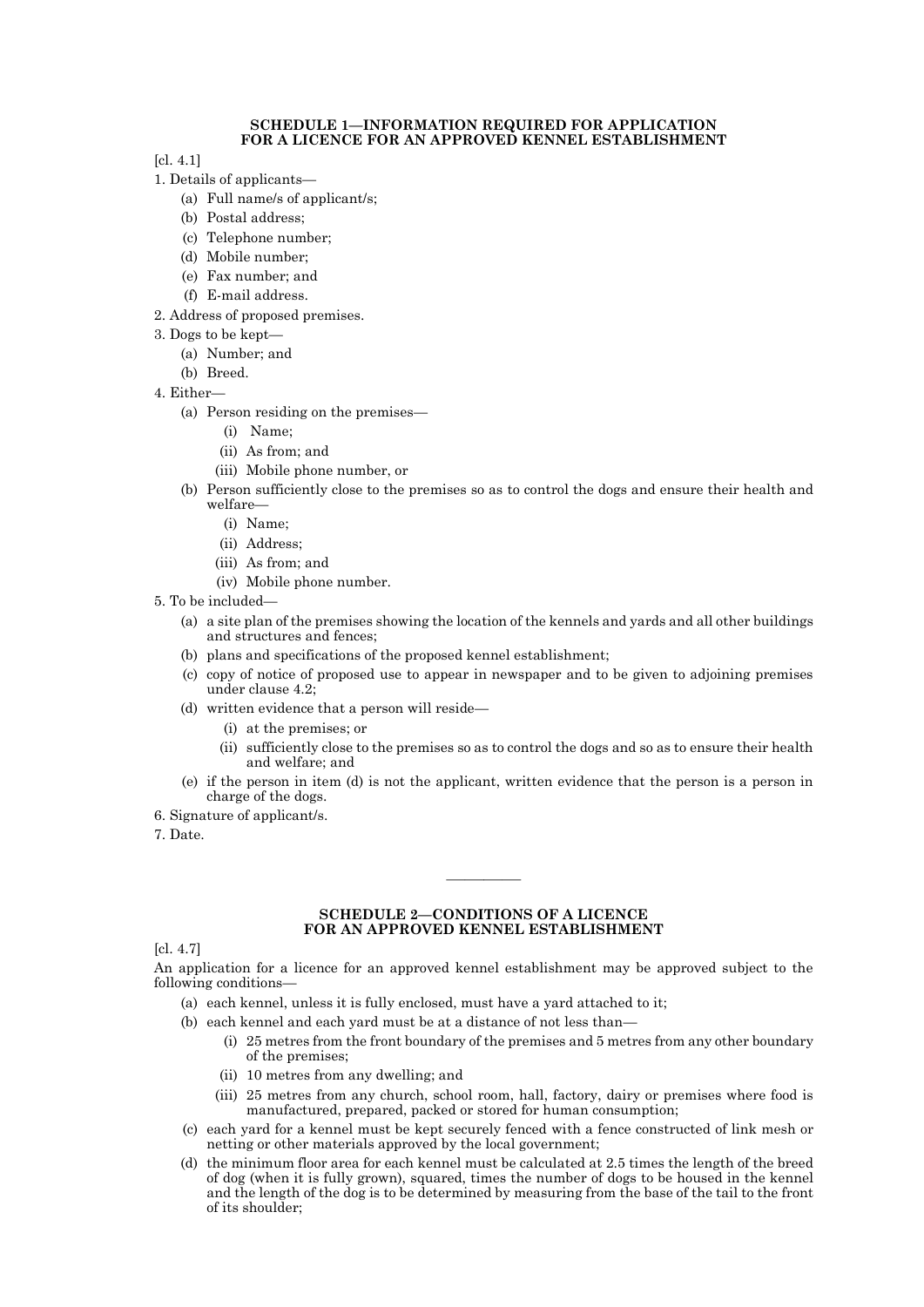- (e) the floor area of the yard attached to any kennel or group of kennels must be at least twice the floor area of the kennel or group of kennels to which it is attached;
- (f) the upper surface of the kennel floor must be—
	- (i) at least 100 millimetres above the surface of the surrounding ground;
	- (ii) smooth so as to facilitate cleaning;
	- (iii) rigid;
	- (iv) durable;
	- (v) slip resistant;
	- (vi) resistant to corrosion;
	- (vii) non-toxic;
	- (viii) impervious;
	- (ix) free from cracks, crevices and other defects; and
	- (x) finished to a surface having a fall of not less than 1 in 100 to a spoon drain which in turn must lead to a suitably sized diameter sewerage pipe which must be properly laid, ventilated and trapped in accordance with the health requirements of the local government;
- (g) all kennel floor washings must pass through the drain in item  $(f)(x)$  and must be piped to approved apparatus for the treatment of sewage in accordance with the health requirements of the local government;
- (h) the kennel floor must have a durable up-stand rising 75 millimetres above the floor level from the junction of the floor and external and internal walls, or internal walls must be so constructed as to have a minimum clearance of 50 millimetres from the underside of the bottom plate to the floor;
- (i) where a yard is to be floored, the floor must be constructed in the same manner as the floor of any kennel;
- (j) from the floor, the lowest internal height of a kennel must be, whichever is the lesser of—
	- (i) 2000 millimetres; or
	- (ii) four times the height of the breed of dog in the kennel, when it is fully grown, measured from the floor to the uppermost tip of its shoulders while in a stationary upright position;
- (k) the walls of each kennel must be constructed of concrete, brick, stone or framing sheeted internally and externally with good quality new zincalume or new pre-finished colour coated steel sheeting or new fibrous cement sheeting or other durable material approved by the local government;
- (l) all external surfaces of each kennel must be kept in good condition;
- (m) the roof of each kennel must be constructed of impervious material;
- (n) all kennels and yards and drinking vessels must be maintained in a clean condition and must be cleaned and disinfected when so ordered by an authorised person;
- (o) all refuse, faeces and food waste must be disposed of daily into the approved apparatus for the treatment of sewage;
- (p) noise, odours, fleas, flies and other vectors of disease must be effectively controlled;
- (q) suitable water must be available at the kennel via a properly supported standpipe and tap; and
- (r) the licensee or the person nominated in the application for a licence, must, in accordance with the application for the licence, continue to reside—
	- (i) at the premises; or

[cl. 7.3]

(ii) in the opinion of the local government, sufficiently close to the premises so as to control the dogs, and to ensure their health and welfare.

| Item | <b>Clause</b> | Nature of offence                                                               | Modified<br>penalty          | Dangerous<br>$\log$<br><b>Modified Penalty</b> |
|------|---------------|---------------------------------------------------------------------------------|------------------------------|------------------------------------------------|
|      | 3.1           | Failing to provide means for effectively<br>confining a dog                     | 200                          | As per Regulations                             |
| 2    | 3.6           | Failure to comply with conditions of<br>approval to keep additional dog or dogs | 200                          | 500                                            |
| 3    | 4.7           | Failure to comply with the conditions of a<br>licence                           | As<br>per<br>Regulatio<br>ns |                                                |
| 4    | 6.2           | Dog excreting in prohibited place                                               | 100                          | 100                                            |

# **SCHEDULE 3—PRESCRIBED OFFENCES**

————